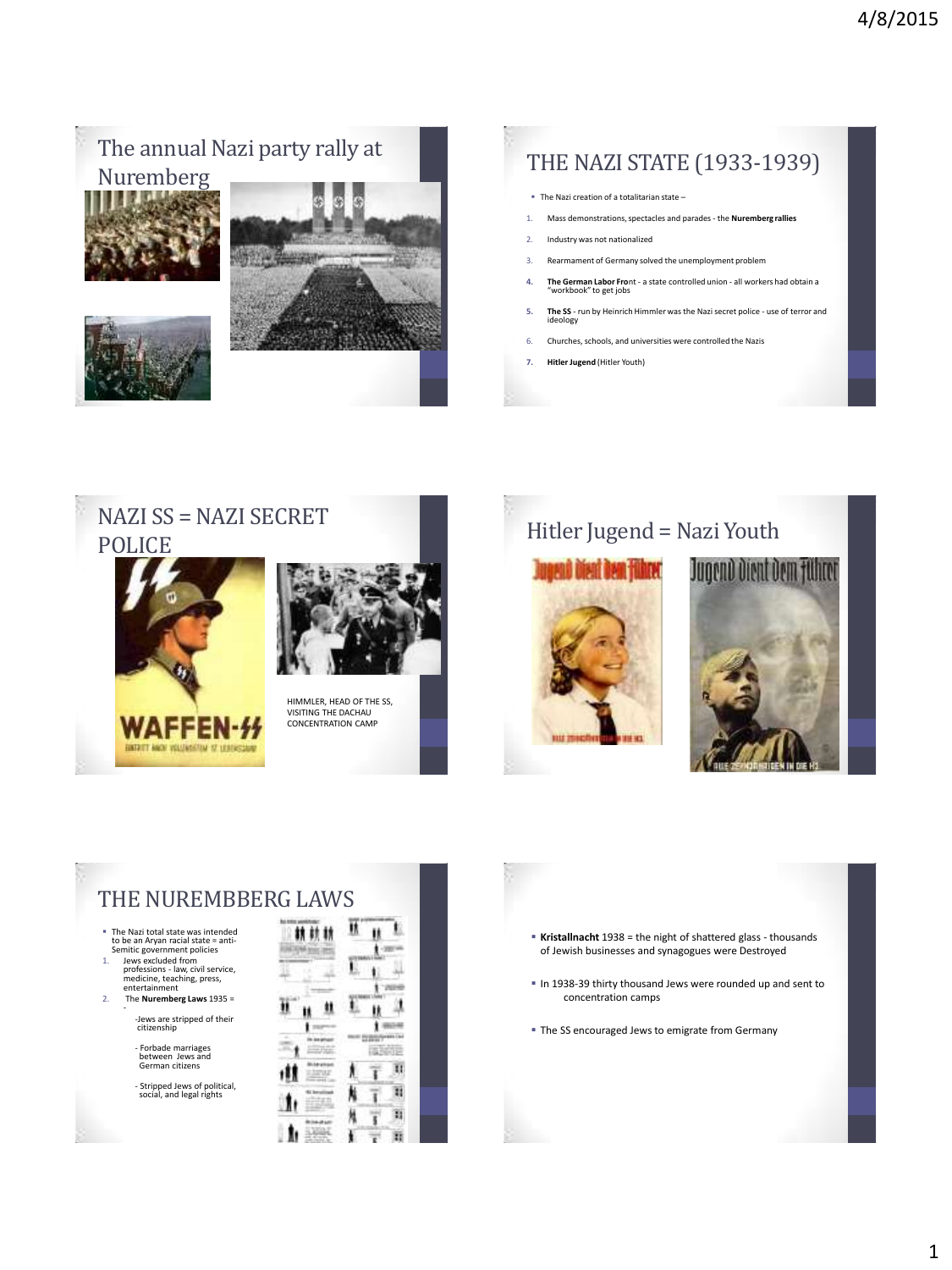### KRISTALLNACHT = the night of broken glass 1938

Nazi attacks on Jewish shops and synagogues





- Nazi policies towards women –
- 1. Women were expected to be wives and mothers
- 2. Mothers who had large families were awarded medals
- 3. Nazis pursued a campaign against women working in business and industry



### THE EXPANSION OF MASS CULTURE AND MASS LEISURE

- **The Roaring Twenties** = a time of vibrant and dynamic popular culture
- Berlin became a center of theaters, cabarets, cinemas, and jazz clubs
- Dance crazes the Charleston, etc.
- **Josephine Baker**
- **Flappers** = new liberated, unconventional women
- **Jazz** = new musical form that originated with African-American musicians in the USA

# 1. 1920's called "the Jazz Age" 2. Improvised qualities and forceful rhythms 3. King Oliver, Bix Beiderbecke, Jelly Roll Morton

### THE CULTURE OF THE 1920's



DRINK, DANCE, AND PARTY -> A WILD NEW POPULAR CULTURE AND SOCIAL ATTITUDES APPEAR





### WEIMAR BERLIN





BERLIN AFTER WW I AND BEFORE HITLER IS THE CENTER OF A NEW WILD, AVANT

GARDE, ARTSY, SCANDALOUS CULTURE AND SCENE

### THE CHARLESTON -> THE NEW DANCE CRAZE OF THE 1920'S